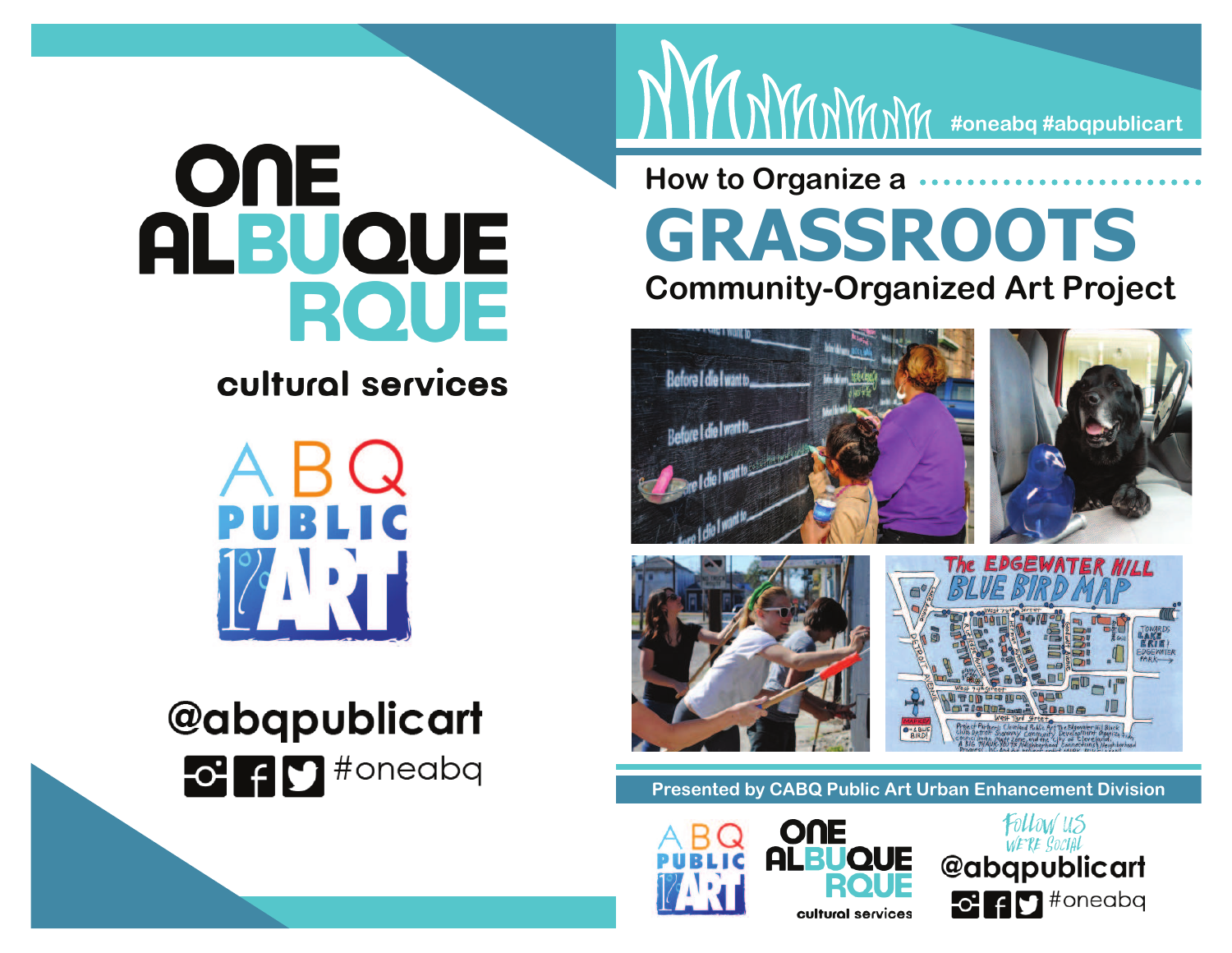#### **Why Art?**

"Art is a powerful thing. It can be both an outlet for creativity and a vehicle for communication. Art can express ideas, tell stories, create identity, beautify spaces and much more. Another thing that art can do is bring people together. *YOU* can organize an art project that tells the world something about your community!"



### **Table of Contents**

- **What's the purpose of 3community-organized art?**
- **What does community 4organized art look like?**
- **How is community-organized art created?5**
- **It begins with a seed the idea6**
- **Cultivate Lay the groundwork8**
- **Germinate The idea takes root10**
- **Fertilize Getting what you 12need to make the project sprout**
- **Grow See your project come to life14**
- **Celebrate You did it!16**
- **Sustain Maintain your work18**

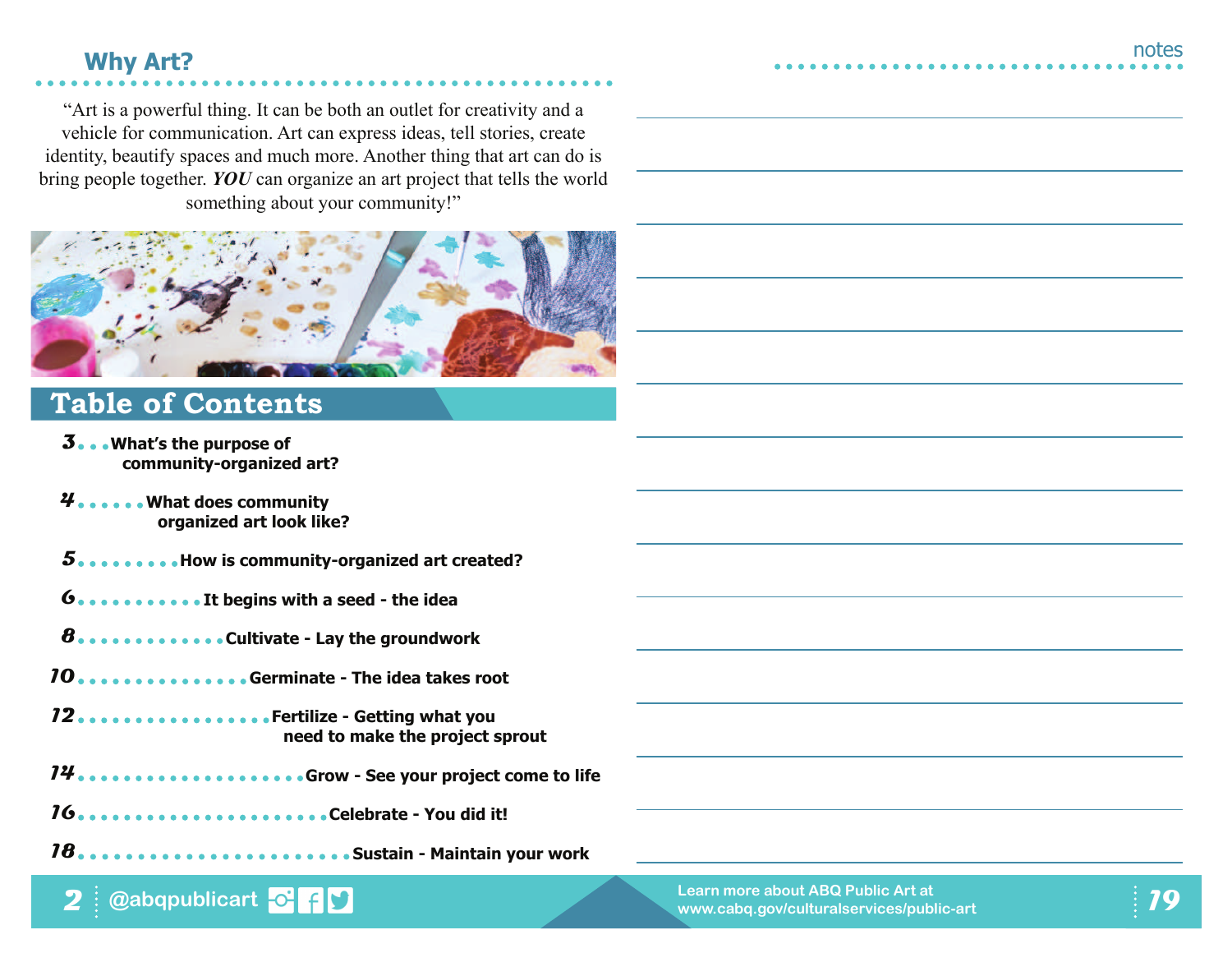

Is your community art project a permanent work or something temporary? Does it need continued maintenance? Is it part of a recurring event? Maintain what you have created to keep it beautiful, engaging, and meaningful. Continue to document your project to keep records for posterity. Take pride in your accomplishments so that you and your community can continue to appreciate your efforts for years to come.

- **◊ Permanent work.** If your artwork is meant to be permanent how will you maintain it, will you hire someone or have it adopted by your city to be maintained through city funds.
- **◊ Temporary work.** Make sure to follow the project timeline and take down your temporay work when the time has come. Schedule accordingly so that deinstillation is done effeciently. Document your process for the history books.
- ◆ **Continue to document.** Throughout the life of your art project you should document through pictures and video. Take notes on how your project changes over time, this will help you create the perfect schedule for maintenance. Another great practice is to speak with a community member who lives closest to the public art. If it is vandalized let them know who to contact for quick clean up.

#### **WHAT'S THE PURPOSE OF COMMUNITY-ORGANIZED ART?**

There are many benefits to creating artistic interventions in your community. While the Albuquerque Public Art Program organizes and implements art projects all over the city (there are nearly 850 artworks in the collection!), initiating a grassroots project with the people in your neighborhood can have many benefits, such as:

- ◊ Identifying your community by expressing its values, hopes and dreams.
- ◊ Promoting good stewardship of the community by creating a sense of ownership, pride and investment.
- ◊ Getting to know your neighbors by building stronger friendships through working together.
- ◊ Harnessing the history, culture, and creative forces of your community.
- *◊ Having fun!*

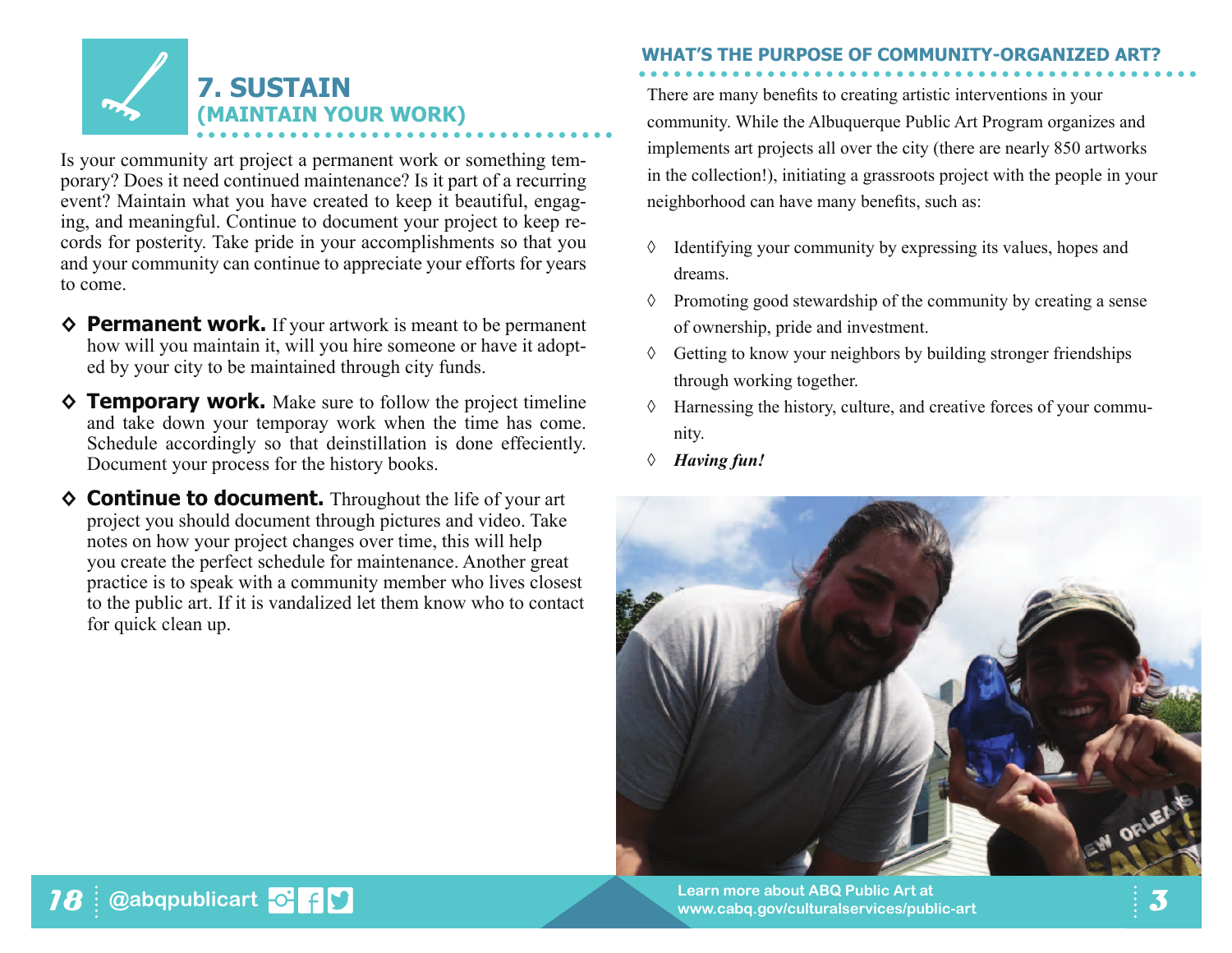

#### **WHAT DOES COMMUNITY ORGANIZED ART LOOK LIKE?**

That's up to you! A community-organized art project could be one thing like a mural, many things like colorful mailboxes, special events or something else entirely. It can be big or small, temporary or permanent. Work with others to identify what type of art would be meaningful and representative of your community. Take a look at some examples below.

#### **◊ Edgewater Hill Bluebirds** (Cleveland, OH)

https://www.land-studio.org/projects/edgewater-hill-blue-birds

- **◊ Before I Die** (Multiple Locations)https://beforeidieproject.com/
- **◊ Really Big Table** (Minneapolis, MN) http://amandalovelee.com/Really-Big-Table

**@abqpublicart**

**◊ The Edible Hut** (Detroit, MI)http://www.ediblehutdetroit.com/

**4**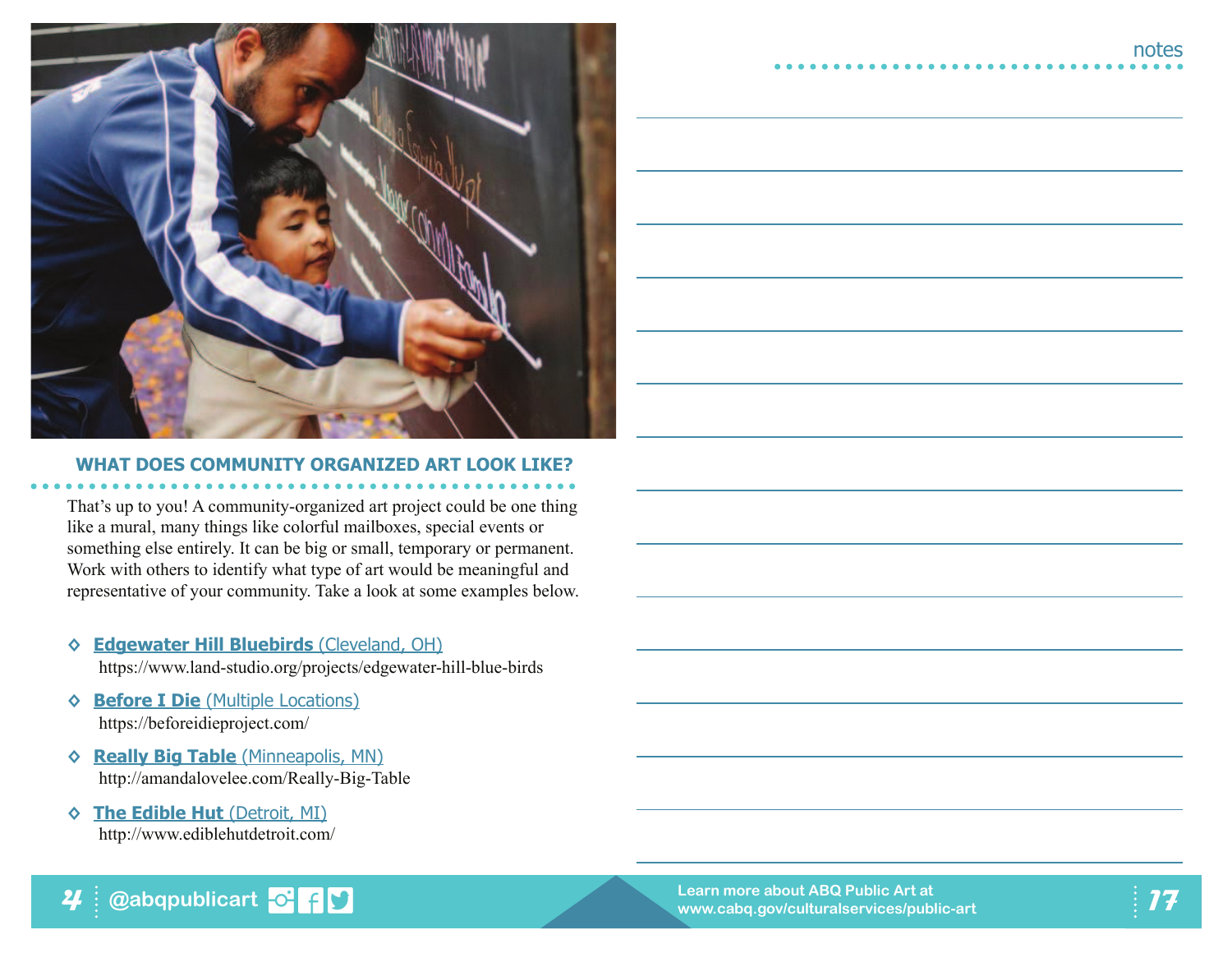

You have a brand new piece of community-driven art. Enjoy and celebrate your accomplishments.

- ◆ **Have a party.** Your work is complete. Have a picnic, a block party, a dedication ceremony. Celebrate your community art project. You've earned it, and the celebration will let everyone bask in their achievements and appreciate what has been done. This is another great opportunity to get neighbors together and build community connections through art!
- **◊ Alert the media.** Spread the word. Utilize social media channels. Contact media outlets. Send out a press release. Show the world what your community has accomplished together.

**Free PR Toolkit by Hubspothttps://blog.hubspot.com/marketing/public-relations**

#### **HOW IS COMMUNITY–ORGANIZED ART CREATED?**

This PDF gives you a basic outline for how to get started, but the short answer is **TEAMWORK**. Creating a diverse team of people in your community allows you to identify community values, build connections within your immediate community and beyond, promote your project, find funding, and bring your community-driven art project to fruition.

**For more on how to work in community check out this amazing PDF guide by ArtPlace.** 

**Creative Placemaking Values:** 

Guide for

http://www.artplaceamerica.org/view/pdf?f=/sites/default/files/ public/pictures/creative\_placemaking\_values\_final\_for\_upload\_11\_15\_19.pdf





**@abqpublicart <sup>5</sup> Learn more about ABQ Public Art at www.cabq.gov/culturalservices/public-art**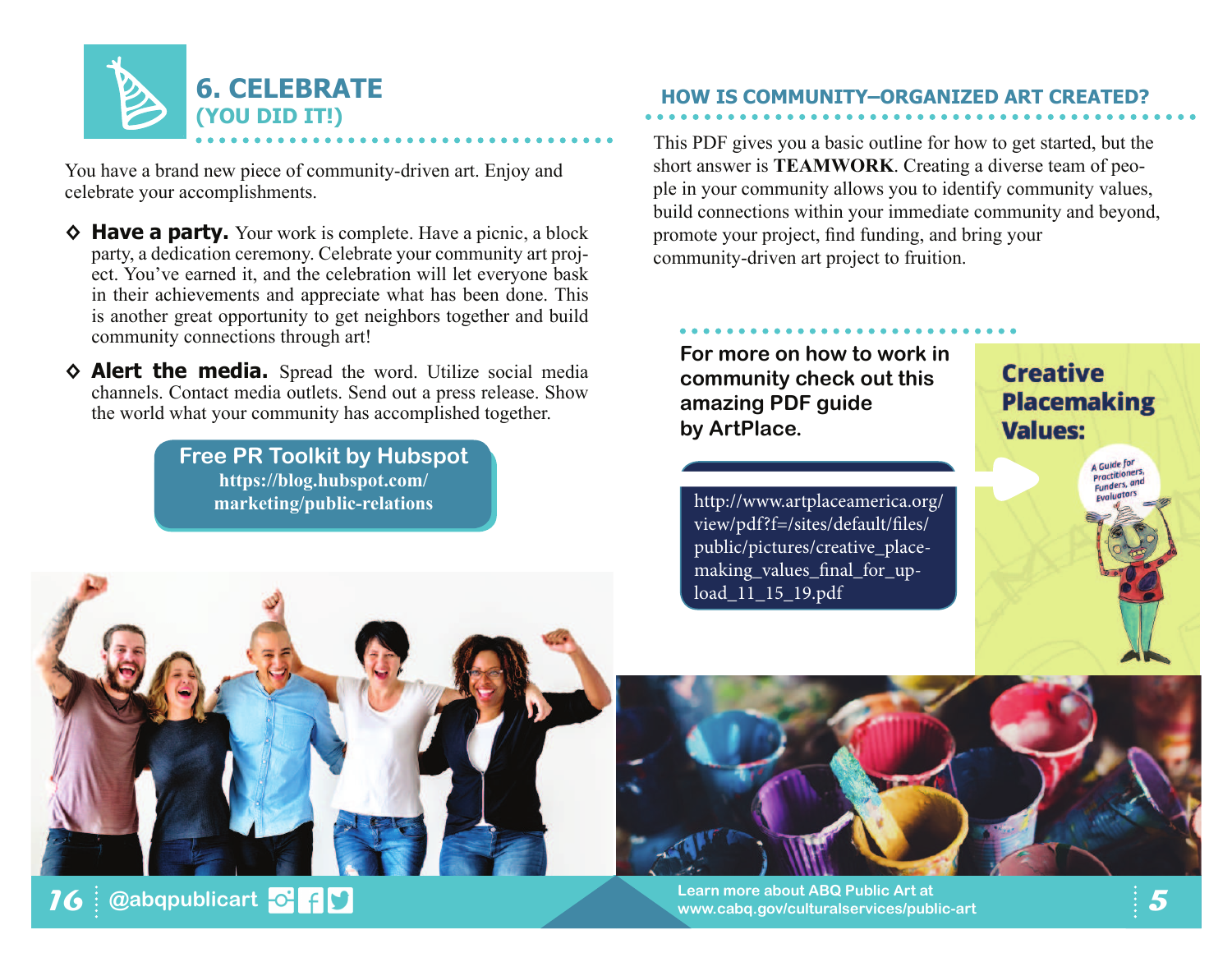

All creative projects begin when someone has an idea. It is best to start with a general concept and work towards something specific over time.

- ◆ Define your community. Is it your street, your block, your neighborhood, or something else? Are you interested in representing a small group, or a large swath of the community?
- **◊ Identify your own strengths and capacities.** What skills, tools, and connections do you have? What do you need help with? Do you want to be the leader of this project, or is there someone else who would be a better fit?
- **◊ Establish your level of commitment.** How much time, money, and energy do you want to invest into this project?
- **◊ Clarify project mission and goals.** What is the purpose of this project? What do you hope to accomplish? By what date, estimated timeline? Who is your audience? Who does the project benefit and how? What is the overall cost?
- **◊ Write it all down.** Put together a text document answering the above questions. Then, use that information to find support within your community for your project idea.

**6 @abqpublicart**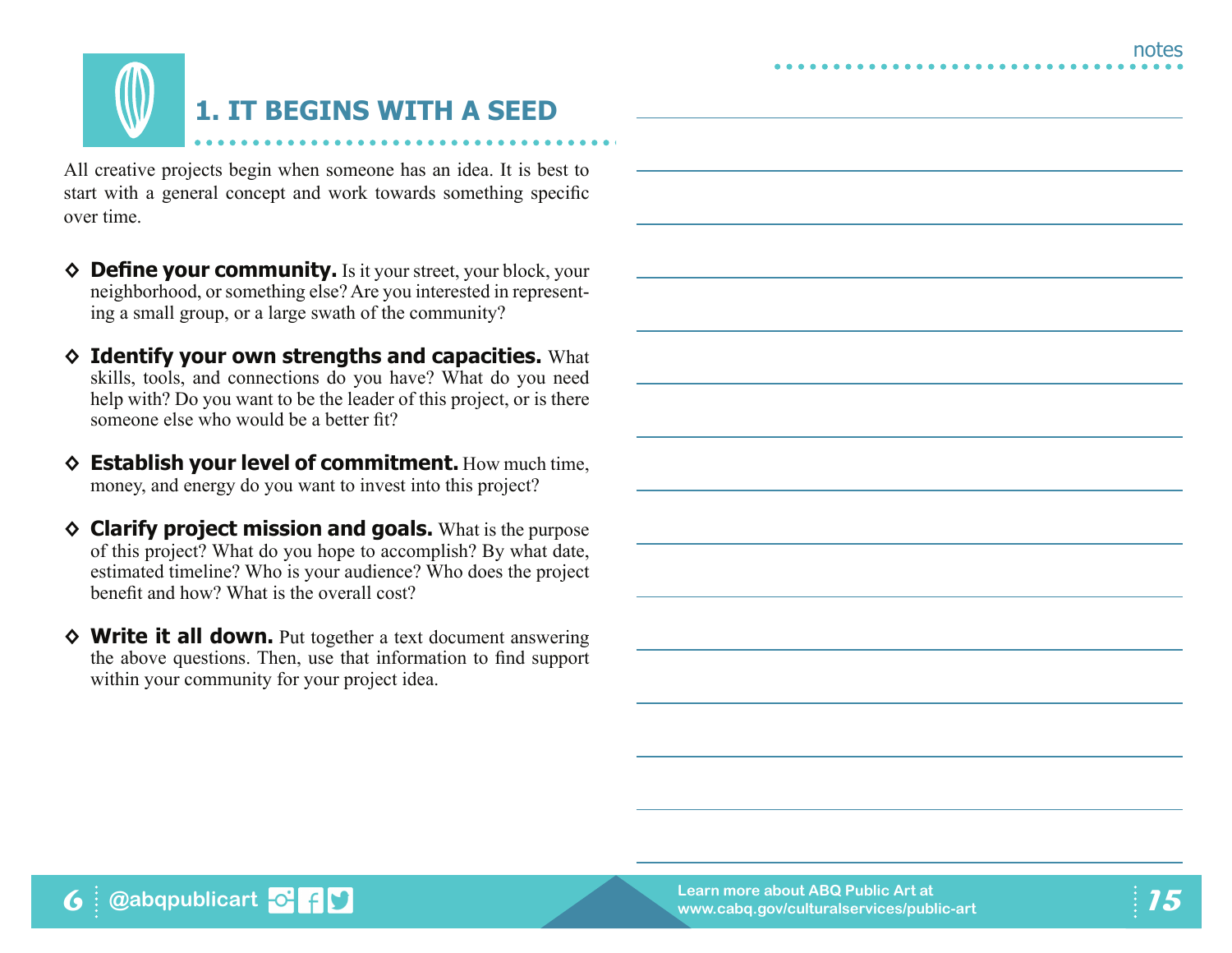

You have a plan, funding, materials, community support, artists, and a team to lead the way. You've got everything you need. It's time to make it happen!

- **◊ Build your project.** This is a great opportunity to get the community involved in the hands-on aspect of making your project a reality. Can community members participate in building the project? Can you involve children, the elderly, and others? Organize workshops and art-making sessions if training is needed for your project. This is a great time to bring people together and collect testimonies. Always document the creative process, funders love to see the community at work.
- **◊ Promote a sense of ownership.** This project belongs to your community. It was created by community members every step of the way, from forming ideas and funding the project to constructing the work itself. When people feel a sense of ownership, they take pride in the work, and will engage in good stewardship of what they created.
- **◊ Look for other opportunities.** Does this project have growth potential? Could you see it expanding to a larger community? Could it become more sophisticated in time, or spur new ideas?

**@abqpublicart c f P** 

**14**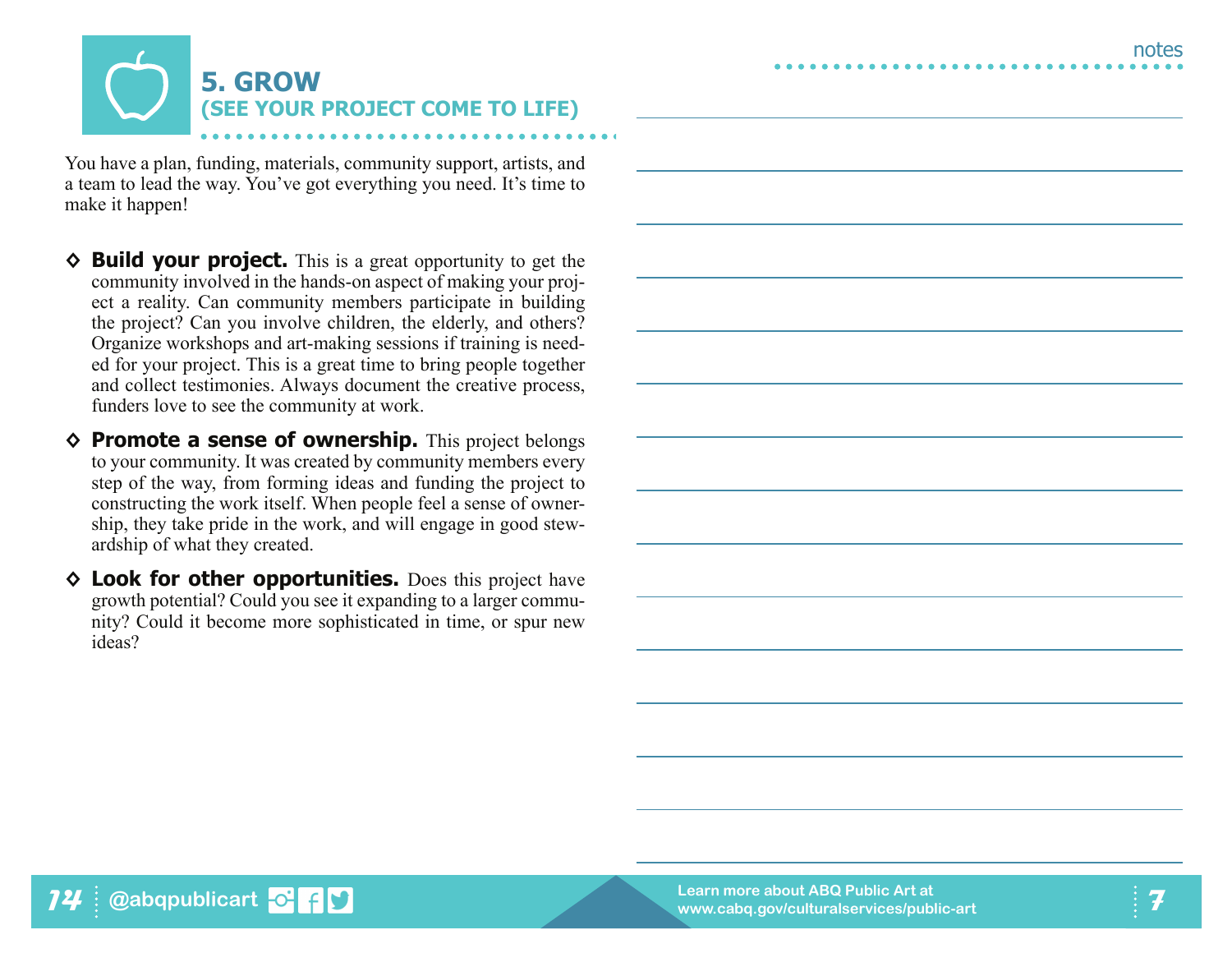

You have a general idea, and you're ready to develop it. Now it's time to take a deeper look at what you want to accomplish and how you want to make it happen.

- ◆ **Build a team.** Who are the people in your community that are proactive? Who are the creatives that can design and build the project? Who are the storytellers, the fundraisers, the communicators, the organized and detail oriented folks? Your team should be diverse, positive, able to cover all of the above roles, and willing to work together towards a common goal.
- **◊ Identify and recruit effective partners.** Are there businesses, nonprofit organizations, or special groups that can help you to find space and funding, researching neighborhood resources, and promoting the project?
- ◆ Look for opportunities. Your plan will work best if it can be associated with other revitalization or development efforts. Is there new construction in your neighborhood? A push to bring in more business? A plan for beautification, crime mitigation, or another improvement project?
- **◊ Research your community.** Meet with your team to organize a community asset mapping session and build your inventory. Identify potential project locations. What is your community known for? Think about its cultural history, the environment, industries and infrastructure, its reputation in the outside world, and what makes it unique. Where are some of the community's favorite spots? Where do people go to walk, jog, bike, or just hang out? What are some places that need improvement? Visit a library or historical society for more information, or seek out people who have lived in the community for a while and ask questions.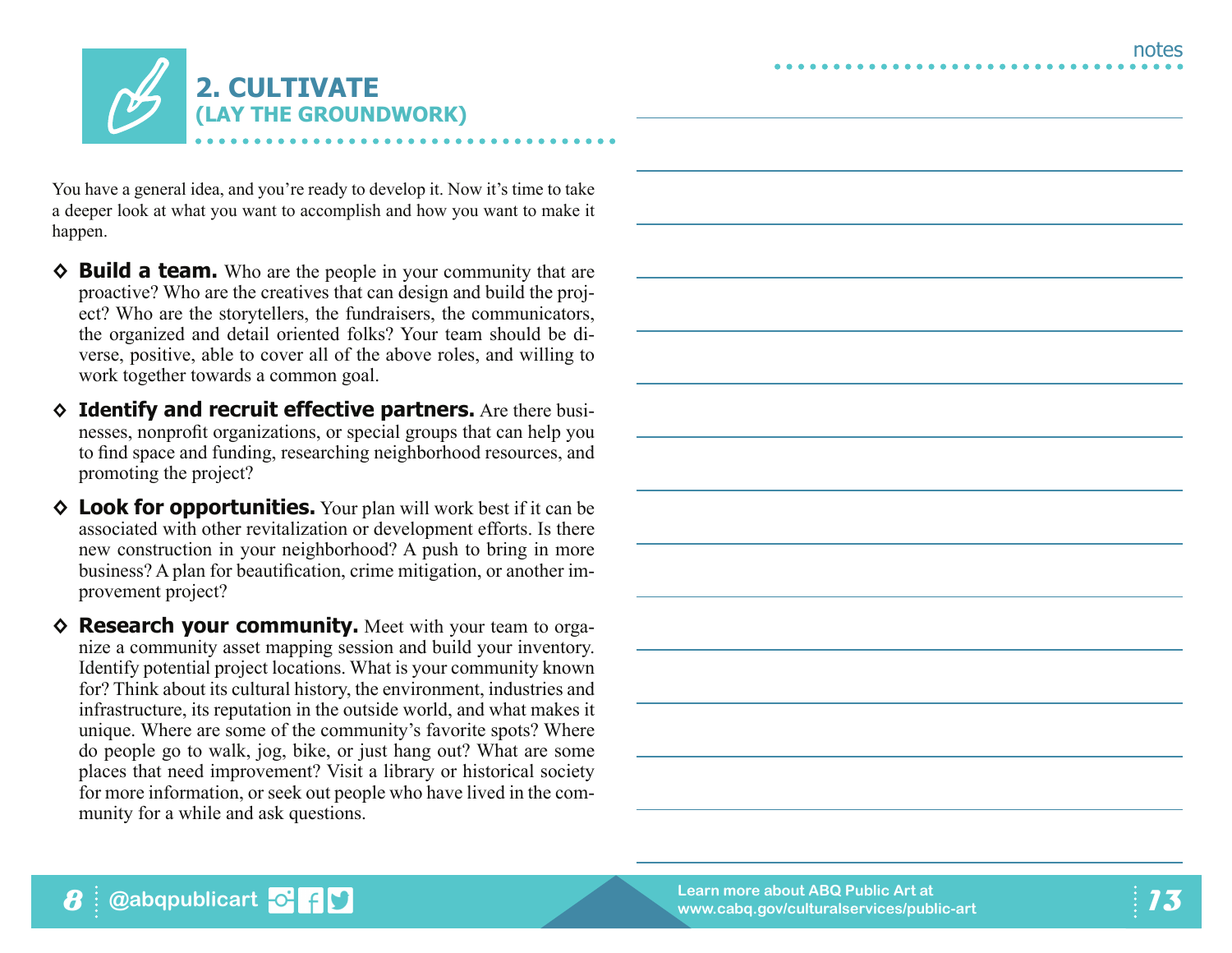

Can your project be built with donated materials, or do you need to raise funds to buy things? This is how to get what you need to build the project. Dont forget to contact media during your fundraising stage they can help spread the word on your project needs.

- **◊ Get permission.** Will your project be built in a city park, at a library, on a trail, in an arroyo, on the side of a building, or on private property? Make sure that you have all of the proper permits, as well as permission to use the selected space. Contact the appropriate City departments and property owners before you proceed. Take your finalized plan with you to show that you are organized, that you have a fully formed idea and community support, and that you are ready to move forward.
- **◊ Fund your project.** It's likely that your project will require some funding. You established a budget when you defined your project, so where will the money come from? Some funding options to consider include: taking up a collection in the community; finding a sponsor (individual, business, or organization); writing a grant; asking your project partners; requesting in-kind donations of materials and labor; or launching an online crowd funding campaign with sites like Kickstarter or Indiegogo. Reach out to people who can help you find funds, such as your City Council, your State Representatives, experienced fundraisers, and other community leaders.